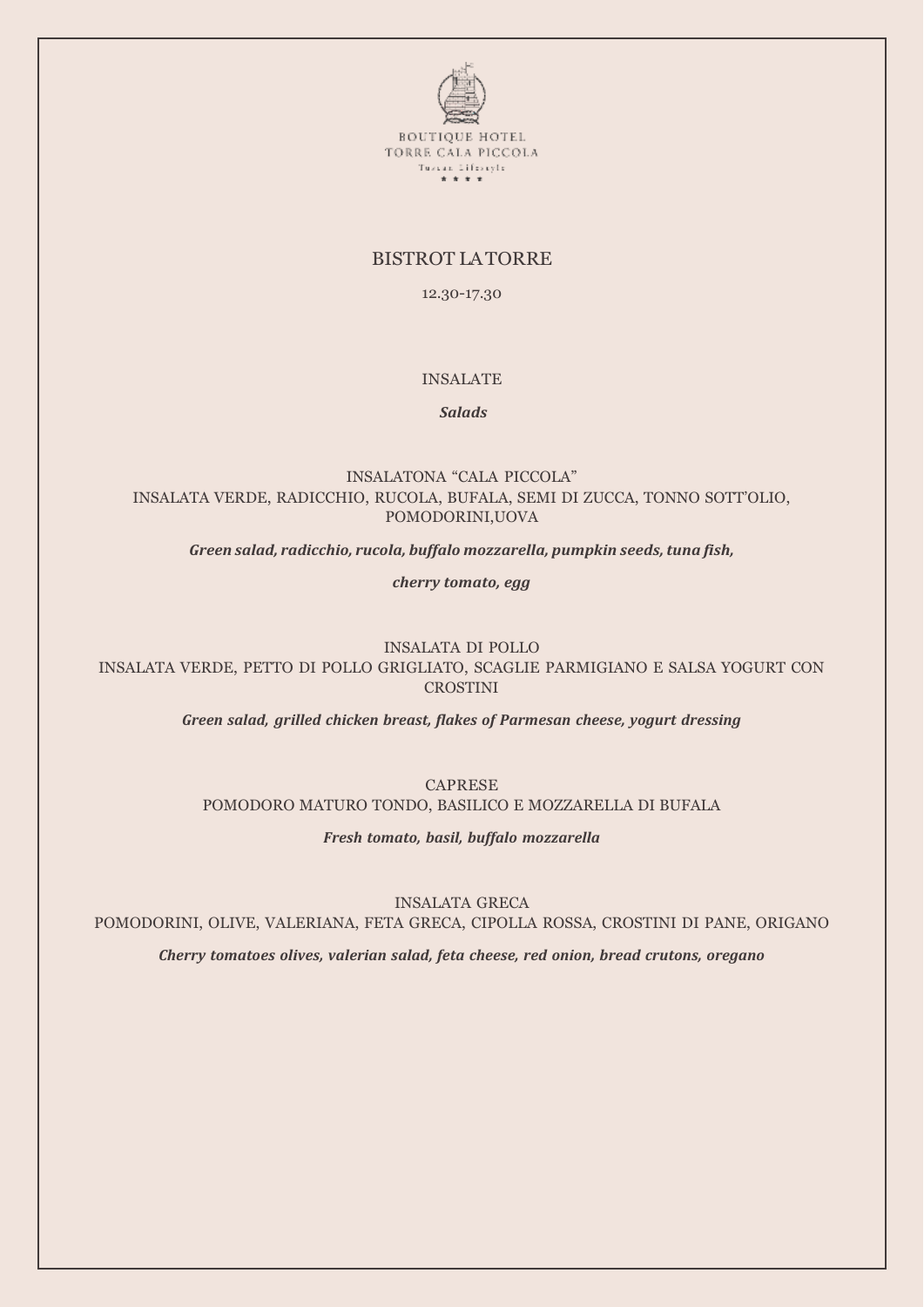

### ANTIPASTI

*Starters*

#### **VITELLO TONNATO**

ARROSTO DI VITELLO, TONNO SOTT'OLIO, SALSA AGRODOLCE, POMODORI CONFIT, MISTICANZA, MAIONESE, CAPPERI E ACCIUGHE

*Roasted Veal,Tuna fish in oil, bitter-sweet dressing, tomatoes, mix of fresh salad, mayonnaise, capers, anchovies*

## INSALATA DI POLPO CON PATATE E OLIVE NERE *Octopus salad with potatoes and black olive*

## GAMBERI AL VAPORE CON BURRATA E POMODORO ARROSTO

*Steamed shrimps with burrata and roasted tomato*

PRIMI PIATTI *First Courses*

### SPAGHETTI CON VONGOLE VERACI

#### *Spaghetti with clams*

#### TAGLIATELLE AL POMODORO

*Home made pasta "Tagliatella"with tomato sauce*

#### GNOCCHETTI DI PATATE CON IL MEGLIO DEI NOSTRI MARI

*Home made potato dumbling with sea food sauce*

## PAPPARDELLE AL RAGU' DI CINGHIALE TIBURZI

*Home made pasta "Pappardelle" with boar meat sauce "Tiburzi Style"*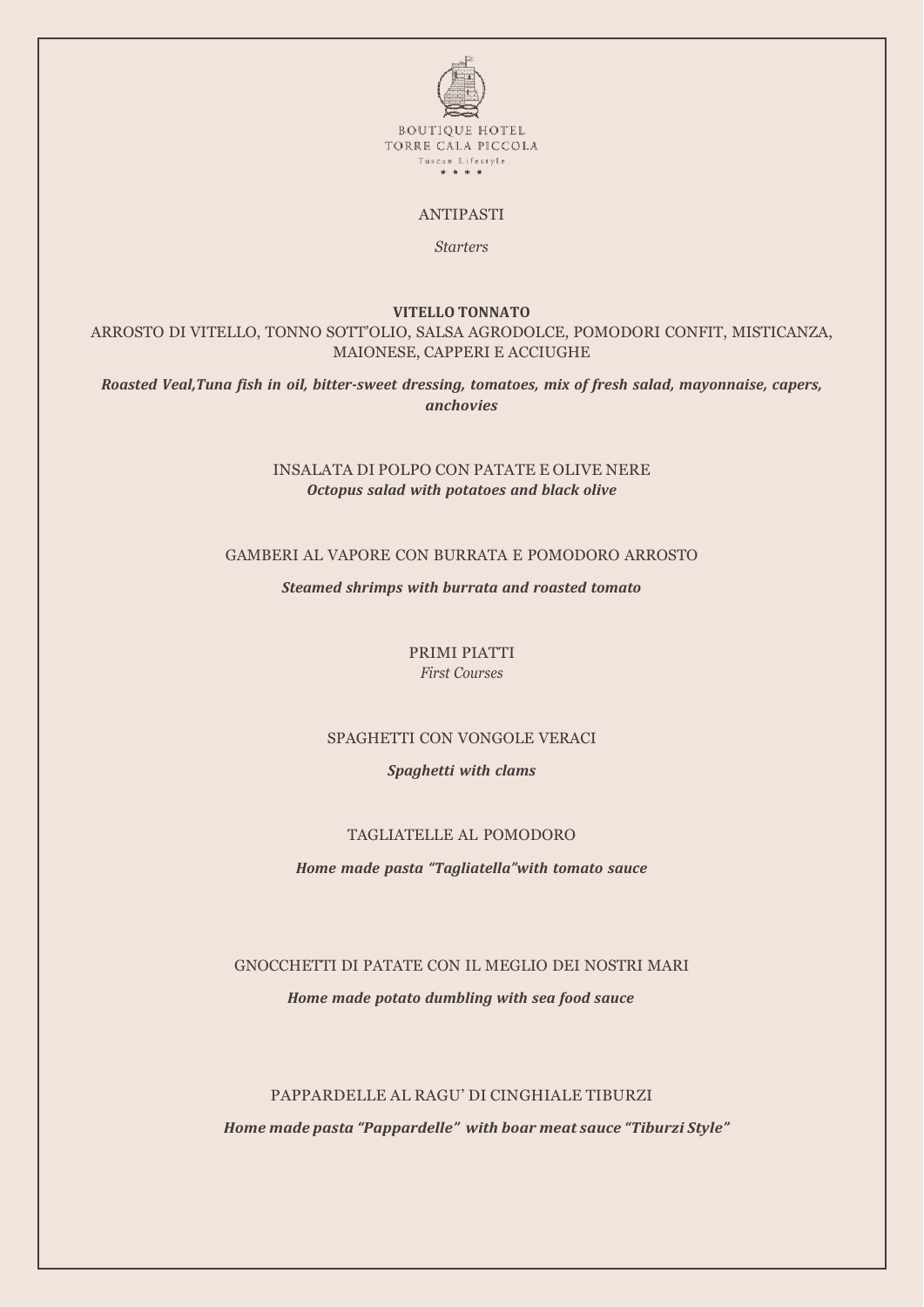

## SECONDI PIATTI

*Main Courses*

## FRITTURA MISTA DI CALAMARI E GAMBERI SU LETTO DI INSALATA

#### *Fried squids and shrimps with fresh salad*

# PESCATO DEL GIORNO IN GUAZZETTO CON OLIVE CAPPERI E POMODORI

*Stew fish of the day with capers, olives and tomatoes*

TAGLIATA DI MANZO CON PATATE ED INSALATA *Slice grilled Beef, baked rosemary flavoured potatoes and salad*

CAPONATA DI VERDURE

*Vegetable caponata*